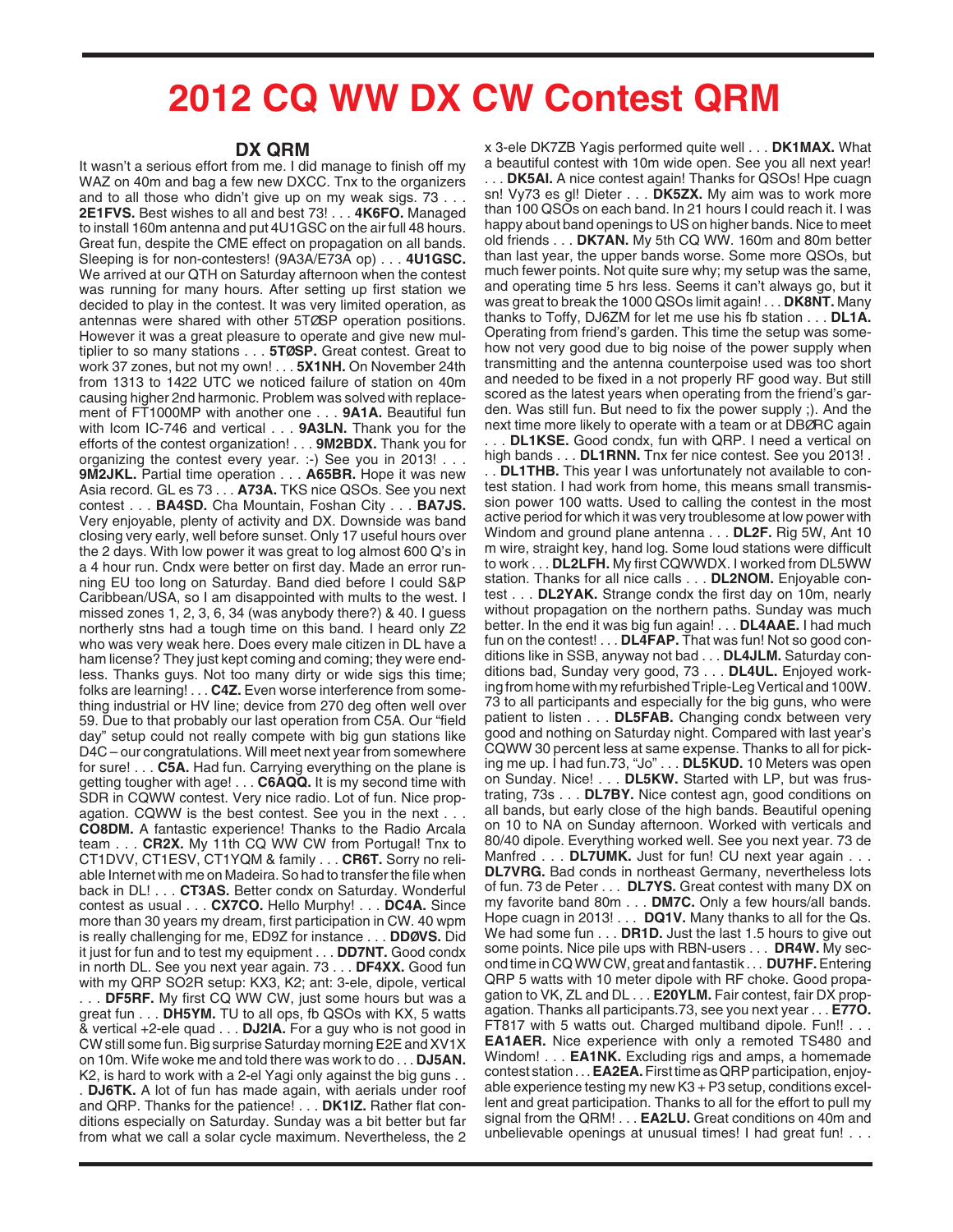**EA3NT.** Good contest! . . . **EA5ARC.** Lost 2 hours calling RI1ANF, no way. Anyway band closed too early and not much fun really. I need this kind of antenna that broke propagation . Thanks for QSOs guys. 73s . . . **EA6SX.** For my first contest CW I'm very satisfied. Best regards . . . **EA7AN.** Nice contest. The Best . . . **EA7GTJ.** Nobody answered my CQs. Very hard with QRP 5W and GP. Had to call all stns . . . **EA8/SA6G.** Thank you very much to all the stations I worked and patience that all had. 73 . . . **EA9CD.** A great experience again! Thanks to you all for calling! . . . **EE8L.** Best receiving ever! . . . **EF8S.** Just a few hours to give points away, enjoyed it . . . **EI1DG.** Good fun. Two things stuck out about this contest, my first spent entirely on 15m from band open to close on both days, firstly the number of local (EU) stations I worked long path, the second the number of big station sigs travelling all the around at least once! . . . **EI4HQ.** It's been a long time since we tried any sort of serious CW contest, so it was nice to give this one a go. Firstly, congratulations to the eastern European guys for their grand scores! It seems the two solar impacts on Saturday were perfectly timed to ruin any chance for us to do well. The early one killed our LF runs on Saturday morning, and the later one closed HF for us on Saturday afternoon. With our perennial problem of working mults from this far west in Europe (we worked almost all we could hear), we had no chance to compensate with greater QSO numbers. Luckily, Sunday was a lot better and proved to us we can do ok if conditions allow! As the French say, "c'est la vie" - the important things are that we had fun, we did as well as we could this time around, and we learned a lot for an improvement next year. Thanks to Dave, G3WGN, for traveling over and the great craic, to our CW team, to Neil '3JE for a huge amount of preparation work, and to John '8IR for hosting us. Mark '3KD . . . **EI7M.** TNX for FB contest . . . **ER2RM.** Hope next time better . . . **ES3X.** Very fun contest as usual. Unfortunately it was not possible to do all 36 hours, but still, I'm very satisfied. I used rig Kenwood TS-2000 with a tribander JP-2000 and a delta loop for 80m, power was less than 100 W. On 80m even much less because of bad SWR. Meet you on the air, 73! . . . **ES5TF.** Tnx for contest . . . **EU1AI.** What about those stations running high speed pileup who never never give their call? Not everybody competes in assisted category and I think it's abnormal losing my competition time waiting 15 minutes or more to know these stations callsign . . . **F5JY.** Had fun with 350W and a GP. Magic WW DX CW. The only weekend you can contact PJ4D, 6V7V and PJ2T in 60 seconds exactly. Tnx to KH6LC for KH6 on 40. See you next year. 73 de Phil (ex FO8RZ) . . . **F5PHW.** Fantastic propagation this year! I never had so much good results than these two days! Same antenna as before (vertical whip 30 feet long, installed 96 feet over ground) but I used two transceivers, the 1st one a Genesis G11 with 5 watts, the first day and the second a Elecraft KX3 the second day also 5 watts. They are both at the same level; maybe the KX3 having a better reaction to keying than the G11. Both offering the same ease of receiving. Both a very nice setup for reception of very low level signals! . . . **F5UL.** 10 was a disappointment. Better luck next year. Just a causal contest from home. Very comfortable to operate from home for a change. Many good operators . . . **F5VHJ.** Wish I could stay awake longer! . . . **F5VKT.** After a CQWWCW QRP in 2011, this year I participate with my TS850S and a vertical 18HTS with 96 radial on the ground. I am a just man who walked on bands by answering the CQ. It is another way of participating in the CQWW . . . **F6CWA.** The basis of this activity 160m single band was looking for new country, my score is 89 DXCC. One was available this time: Turkey, contacted through the contest TC3M station located in zone 20. I made 118 QSOs for a total score of 5980 points, with 7 CQ zones (5, 14, 15, 16, 20, 33, 35), 39 DXCC countries whose Europe (34), North America (2), Africa (2), Asia (1) TA. Only six North American stations were removed from the noise the 24/11: three U.S. stations contacted successively located in the state of Maryland (MD), W3LPL at 03:02z, NN3W at 03:34z and W3KL at 03:41z and a Canadian

station VE1ZJ at 03:45z, then another U.S. state of Georgia K4PI at 06:10z then K3CR Pennsylvania (PA) at 06:54z who answered my CQ, a half hour before sunrise to my Paris. No North American station was heard on 25/11. I missed the zone 2 with VE2EKA not heard.. Also note any station Caribbean heard (FM5CD, KP2M, PZ5T) but I heard for the first time Colombia (HK1NA) on 160m. Mad I heard without contacting stations in Russian Asia zone 17 (RX9CAZ) and 18 (RA9Y), Kazakhstan (UN4L, UP2L), Lebanon (OD5NJ), yet in the area of less than 4,000 kms but there mystery in this direction. I have not heard yet reported of such EL2A 160m (Liberia) and C5A (Gambia). In total, a good time spent with always a boundless admiration for operators such as D4C, ES5TV, 4O8A operating in telegraphy speed of light in the midst of monstrous pileup. Best 73 Laurent . . . **F6GOX.** I had S9 + noise in the hotel so could not hear anything with my fishing rod vertical . . .

**FK/VK6DXI.** One more weekend of pleasure. See you next year! . . . **FY5KE.** The usual madhouse, but well mannered . . . **GØEFO.** 80 Watts to dipole at 25 feet just doesn't cut the mustard. The Assisted category certainly makes life a little easier for us aged operators. Great fun as always. Heard China and Japan but no QSO's. Maybe next year . . . **G1N.** Good contest as ever. Conditions good with bands lively SD used for logging . . . **G2HDR.** Good conditions . . . **G3GLL.** Good conditions - particularly HF. Bad - those CQ'ers who never stop to listen for callers . . . **G3IAF.** Band essentially only open during daylight. Propagation to North America notably better on Sunday. Significant number of strong key clicks . . . **G3IZD.** Condxs not so good as last year. Saturday very hard going for QRP, but Sunday was great with good Stateside opening up until 18:00hrs then no good for QRP. As always a great contest much enjoyed. CU next year . . . **G3LHJ.**Saturday: Strange conditions, LF bands noisy in evening, rain static too. Sunday: Better! 10m good. Strong echoes on 15m. Never ceases to amaze me that so much can be worked from a noisy urban QTH with 100W to a low wire antenna when up against so much competition. Great fun! . . . **G3NKS.** Great fun again. My CW RX a bit rusty, my antennas are the best ever. Thanks guys, see you all again, 73 . . . **G3R.** Disturbed conditions on the first day, but well compensated for by good conditions towards the end of the contest on the Sunday afternoon, including an enjoyable five-hour non-stop run into USA/Canada . . . **G3TXF.** Only limited time to play . . . **G3VKW.** Spent the early hours using traditional S&P aided by my own local Skimmer, no internet spotting. System worked well, local Skimmer ineffective when running. Nevertheless by the end of the contest there wasn't much around that I hadn't worked. All in all very satisfied with 104 countries and 31 zones although not as good as last year's effort which earned me 20th in the World in this category. Apologies to all who came back to me as F3VPW; need to investigate linear TX/RX timings or contact bounce with the letter "G" on first transmission. Spent about an hour mid contest playing with TX lead times in K3 menu and my Microham II keyer into dummy load and listening on a separate Rx. Many thanks to Bob, K3EST, for all your past years of effort with CQWW; you have earned a well-deserved rest!! . . . **G3VPW.** Good condx, best for years!! Tnx all contacts EI5DI great K1EL Winkey great . . . **G3VYI.** Not a serious entry! Just came on to give out a few points. 10m conditions pleasantly good, better than I had expected . . . **G3WRR.** Our club is open to the public. So much for the visitor who claimed "no one uses Morse code these days"! Thanks to all who took part . . . **G3YNN.** Enjoyable. 80m and 160m severe S9 QRM all the time. This has deteriorated very much since last year! . . . **G3ZGC.** Amazing what can be done with 80w and a bit of wire at max 28 feet crammed into a yard 24 x 24 feet as inverted L. New QTH, new aerial. Used N1MM for first time, very pleased with the prog. Hope to use the less basic features in future . . . **G3ZRJ.** Elecraft K3, 5 watts output ,Vee dipole and doublet antennae. Real struggle on Saturday with QRP. Sunday better condx . . . **G4DBW.** Lots of fun but a bit slow at the end, all S & P, conditions not as good as last year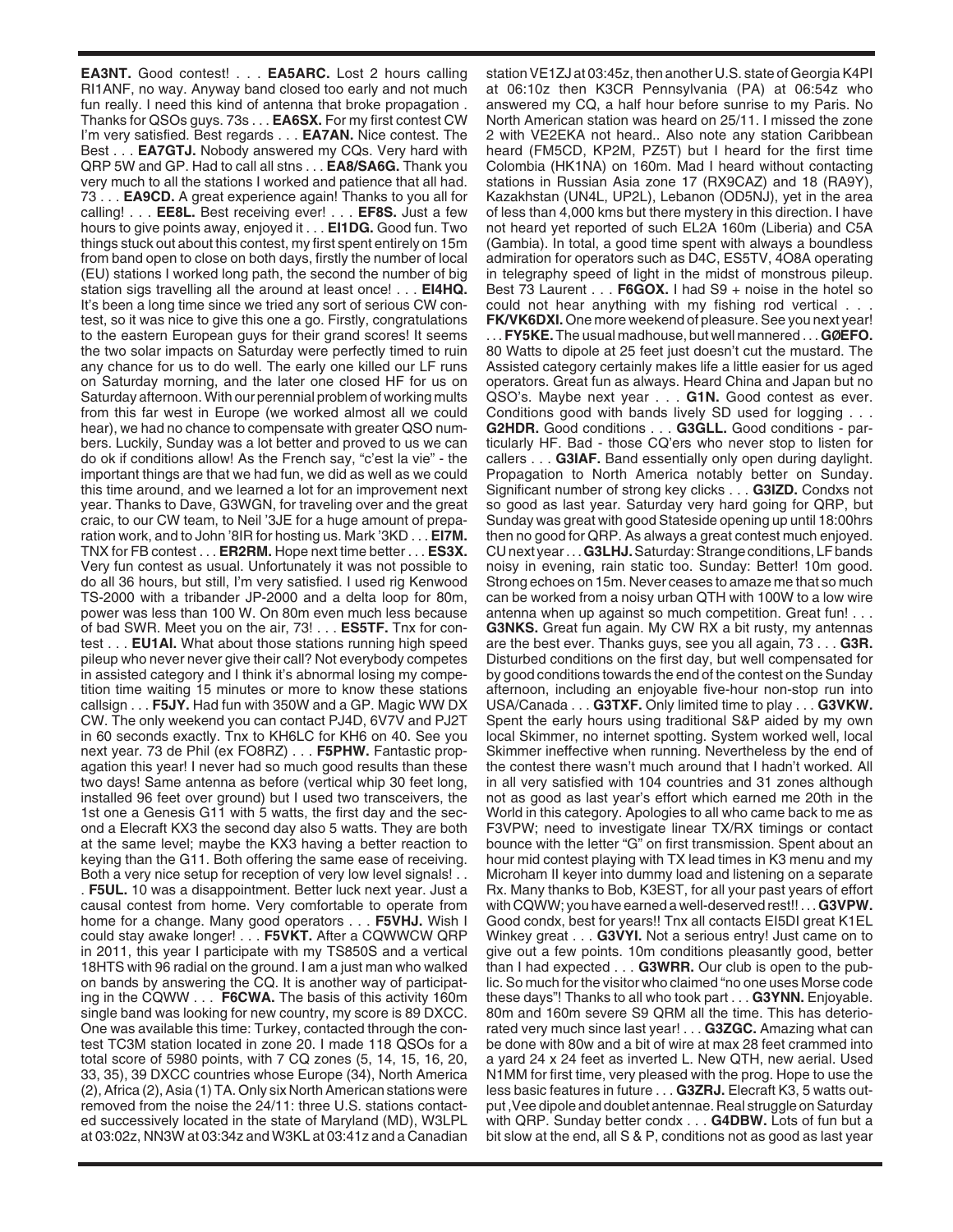. . . **G4DDL.** Very busy and found 15 and 10 very productive even late into the evening. Most enjoyable and I was able to operate more hours. One station was wiping out 20m with QRM for me . . . **G4DDX.** Two contrasting days with Sunday having far better conditions. Band closed early on Saturday but lasted until 2000 on Sunday . . . **G4FKA.** Good conditions on bands most of the time . . . **G4IUF.** Only operated for a short time due to other commitments . . . **G4RGK.** Great contest, but some serious key-clix. Conditions generally good, although long echoes on 20/15 made Sunday morning tough. LF good (low static) but high attenuation, meaning not as many Zones as usual . . . **G5W.** Running QRP 5W from an IC-7400 to a ground-mounted trap vertical in VERY wet soil! Heard lots of midwest W's but they could not hear my QRP above the noise levels. Had the same problems with the usually workable UAØ stations. Almost every contact was in zone 15 or 14. Working zone 16 was considered exotic DX! . . . **G6CSY.** Not my usual mode but enjoyed the time I could spend mostly in Zone and DXCC chasing . . . **G8APB.** 27 hrs. Had a cold. Lots of fun anyway. Glad to give several 6 banders . . . **GJ2A.** Thanks for running the contest. . . . **GM4HQF.** Top band QRP is hard; you hear many stations and no one hears you. It's the D layer I am told; well once the D layer dissipates it's all go … if only I could keep awake. Thanks to all for their perseverance in extracting my weak sigs from the noise, 73 . . . **GM4UBJ.** Due to family commitments could only spend a short time in the contest . . . **GM4UYZ.** Awful conditions on Saturday, heard only 2 USA stations. Better Sunday but missed lots of easy EU mults, no SM, LA, OZ, or OH! Never even heard any. Still roll on next year. . . . GU4CHY. My first attempt on 28 MHz and a real struggle. Pleased to get a few new countries in the log. Thanks to all those that managed to copy my QRP . . . **GWØVSW.** Part timer! Hear audio at www.gw4ble.dxlist.co.uk . . . **GW4BLE.** Hard going on Saturday but much better conditions on Sunday . . . **GW4EVX.** My time was very limited to operate this time. Many thanks for Q's. See you next time . . . **HA2MN.** Great contest, good activity on 15 M. My 100 W is not enough from me to KL7, KH6, T8, etc. (big pileup on each spots). Thanks for Q's to All. Best regards from me to members of CQ WW Contest Committee . . . **HA3UU.** Top band is magic as well! . . . **HA6NN.** Tnx Contest! . . . **HA6PJ.** Condx were definitely not as good as last year, especially on the first day which impacted the expected score to quite some degree. Nevertheless we had some very nice runs, primarily into NA. We'll certainly be back next year . . . **HB9CA.** Due to family duties not so much activity possible this time. It seems even more from year to year to me that with many stations tx-power is increased to max+ but the rx maintains the same. It would be better in the opposite direction, less power = less qrm and better rx! Elecraft KX3, vertical h-pol . . . **HB9CEY.** Wonderful contest and great conditions this year. My 5 watt signal reached almost all corners of the earth! Thanks to all who copied my weak signal. Will be back next year. 73 Bruno HB9CBR . . . **HB9F.** Heathkit SB-102 (1974), max. power 100 Watts . . . **HB9HQX.** Very good propagation but 10m and 15m suffered from strong backscatter, making it sometimes impossible to copy call signs. As we only had 2 operators part time, the overall operating time was only 20h48. We enjoyed the contest very much and will show up next year with full power and 48h operating time ... . **HB9LL.** The contest activity was very nice.Best 73/DX, Zoli . . . **HG4F.** VY happy time in 2012 CQ WW Contest. CU AGN next contest. GL, 73 . . . **HL5YI.** Finally managed to work two stations on 160 meters outside my local area - first time ever! . . . **HP3FTD.** Great contest as always. High atmospheric noise here and multipath at my sunset . . . **HSØZDR.** Good propagation - made some new contacts in relation to last year. I was totally not ready to the high rate of departure, but I enjoyed it anyway. Very much I tried a new RXTX FT847 with antenna for receiving "Loop - single band " - the old HT18 Hy-Gain is fantastic . . . **I4JEE.** We still have to learn but we are improving ops' skill and station. It was nice to have as guest Robert, S53R. We enjoyed very much. See you in the next CQWW with more antennas. Nice to work

KH7X long path on 10 meters! . . . **II9P.** I used only 5 watts maximum output power from Icom 736 to vertical antenna (R-7000). Best regards! . . . **IK1ZOF.** Propagation not at its best, but I enjoyed the time devoted to this year's contest. Just before it started I repaired my simple loop antenna and during the contest I repaired the tuner. This is life. I hope to be present next year when I'll be 77, a nice number . . . **IK2AIT.** Always a lot of fun! . . . **IK2RLS.** Short time for this contest, but nice QSOs with my new antenna OB11-3 and only 100W . . . **IK2XDE.** I operated only part time, but it was nice to try CW QRP on 10m, for a few hours (8h), tnx to my friend for the loan of a nice KX3 Elecraft. Quite a challenge and many miles per watts where achieved with a compromise, a longer time due to more calls to get multipliers. KX3 was very pleasant to listen to without fatigue. Wattmeter used LP-100A, ant 3-el Ultrabeam dynamic antenna . . . **IK4AUY.** It's nice returning to CQ WW CW after four years away . . . **IK4EWX.** Maximum power output used was 5W. I have a lot of fun with my QRP equipment that was FT-817. Antennas were 3 element triband (10-15-20m) and homemade dipole for 40-80 meter bands . . . **IK4OMU.** See you next year es tnx. Op. AL . . . **IK6DIN.** This year I am happy because I have (I think) good score, for more time in the contest. Always Big Contest! 73 . . . **IK8GYQ.** It was many years not seen such a good ionospheric propagation. It was great to connect with so many countries with a simple wire dipole for 20m and 100 Watts . . . **ISØXDA.** Good Contest! Good luck and thanks . . . **IV3BCA.** Very good test. Until next CQWWDX Test Vy 73's Salvatore . . . **IV3DYS.** Thanks to everyone for their participation . . . **IW2FUT.** Limited time, so took the 40 meters option, given I was away for the best moments on higher bands. Always lots of fun. Congrats to everyone involved!

. . . **IX1CKN.** 5W with my new Moxon was fantastic! . . . **IZ2JPN.** Great CW contest and very good operators. I made 500 QSOs only with my Flexradio 3K, a vertical trap antenna and a shortwire with autotuner (CG3000). See you next year . . . **IZ2OBS.** Just for fun, nice to work some interesting ones on 160 and 80

. . . **IZ5MOQ.** Heard EL2A on 10m, but couldn't get him . . . **JA1ANF.** We had a high hope of making more than 3000 QSOs as we did last year, but the propagation on 10m was way down and the geomagnetic disturbances from CME did not help, either. We improved our 80m antenna, which increased our score there, but definitely this was not enough to cover up the deteriorated propagation on 10m . . . **JA1BPA.** Cannot attend in full but enjoyed very much . . . JA1CTV. Ten meters very fine . **JA1FGB.** This contest was in good condition, so that I could enjoy the wonderful contest . . . **JA1HFY.** I enjoyed the contest . . . **JA1LJW.** I enjoyed the first CW contest . . . **JA1TBX.** Thank you for the always pleasant contest. 10m condition thought that it fell from last year. 40m and 15m were still more sufficiently good condition. 80m and 160m were our failure. We call you again also a next contest. Thank you. de JA1YPA/JA1PEJ . . . **JA1YPA.** Thanks for the nice fun contest . . . **JA2MOG.** I came back on HF band . . . **JA2XLV.** Poor condx. I need Zone 8 . . . **JA3EGE.** I enjoyed the contest and the typhoon! . . . **JA4OPW.** I submitted my log for the first time for WW CW contest. Condx for 3.5 and 28 were vy gud . . . **JA7AUM.** I enjoyed the contest with a simple wire dipole . . . **JA7CPW.** I enjoyed the contest in good propagation. However, there were some intervals any signal could be hardly heard . . . **JA7LLL.** Thank you for the nice contest . . . **JA7MJ.** My QRP power is 1 Watt . . . **JA8CXX.** I enjoyed the contest . . . **JA8DIV.** I am low power DXer and very glad to put contest log as first time. Tks to management of CQ-WW contest to yours . . . **JA8KSW.** I QRV on 160M single band. I used my MV (Micro Vertical antenna) 12m high on my balcony + Elecraft K3 transceiver & FT-1000D. This year the conditions on 160m band was very poor. I could not QSO with the exception west coast U.S.A. stations. But I got a little more points than the last year. I used K3 with very heavy QRM, and I used FT-1000D with no QRM & very weak signal . . . **JE1SPY.** I had no time for job. I did QRV only night time . . . **JE4CIL.** I enjoyed the CQ WW CW contest. I can do many QSOs with DX stations . .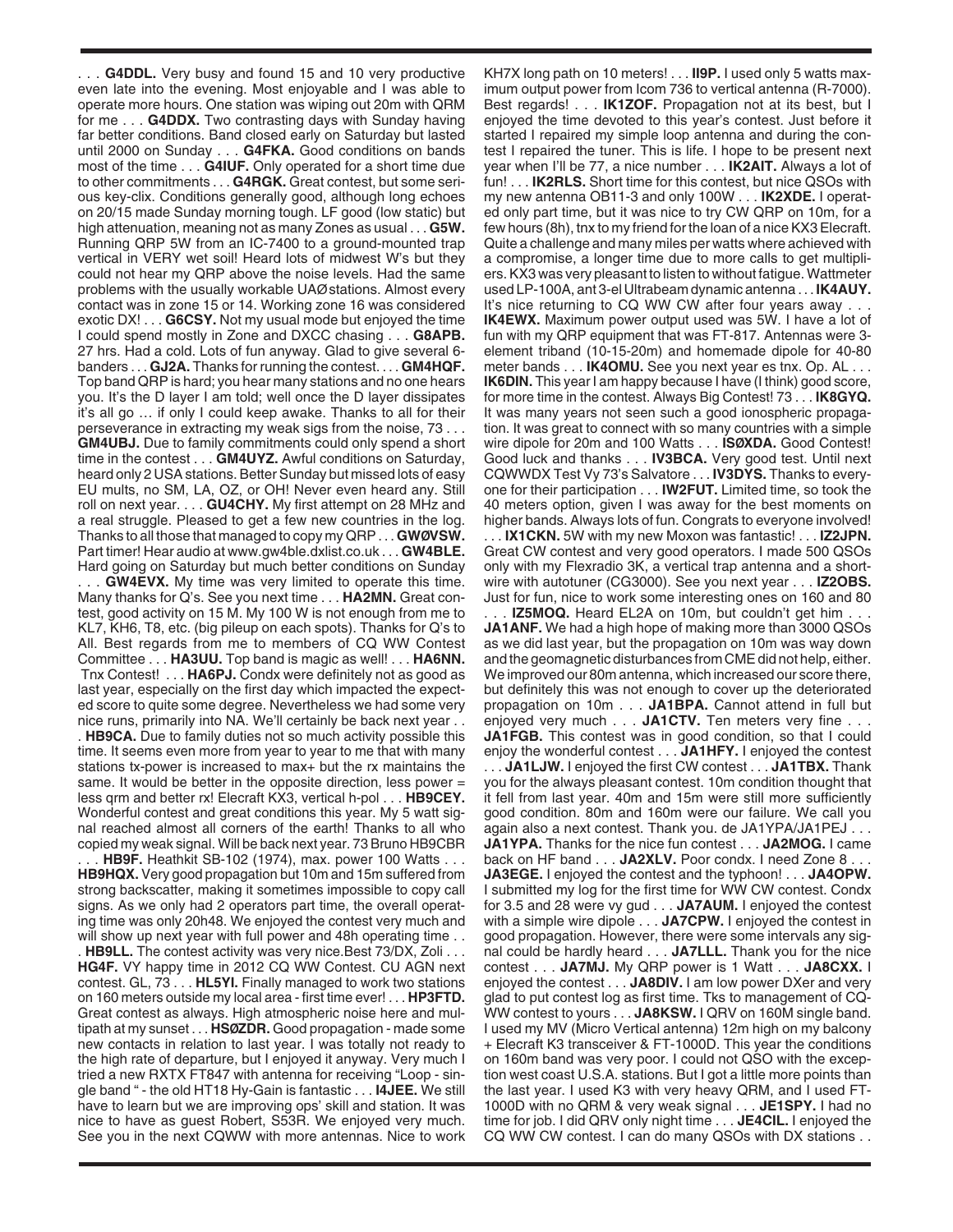. **JF1PYJ.** I enjoyed the contest with small loop ant . . . **JF1VNR.** Enjoyed on 10M. Worked many African stations, but no Caribbean . . . **JG1AVO.** I enjoyed the contest. MaxPower: 5w . . . **JG1CMT.** I enjoyed good condition on 15m band . . . **JG1FKT.** Wires on balcony at a condominium shack. Great fun! . . . **JG1OWV.** Operate at 5 watts output power as always. I enjoyed the contest by QRP . . . **JG3MGG.** As usual, enjoyed WW CW. Thanks to all . . . **JG5DHX.** Thanks for my first time in contest . . . **JH1EIG.** Thanks for the QSOs in the contest . . . **JH1FNU.** I challenged the contest with the 2.2m long mobile whip at 45m high. I was very surprised and satisfied that I could contact over 200 stations. MNI TNX FB DXers FER picking up my weak SIG . . . **JH1OES.** I worked 2012 WW CW (SO Assisted 21MHz Low) but my PC is down for contesting afternoon of Sunday. PC did not start. Hard disk seems to crash. Sorry cannot take out Log data from a PC. Approximate QSO Data Q/Z/C 680/33/80 I wish the station which did QSO with me does not become disadvantageous . . . **JH6JSR.** 2nd time participation in CQWWCW! I enjoyed the test! . . . **JH8CLC.** It is not JS8, but JH8. QSD? QBT? . . . **JH8CXW.** I enjoyed the contest on All Band . . . **JJ1KZZ.** I enjoyed very well. Many Thanks . . . **JJ5HUD.** Thanks to pick up my weak signal . . . **JK1VOZ.** Condx wasn't so good, but I enjoyed QSOing with some country operators. Tnks to all . . . **JL1UTS.** Condx was fairly good. I enjoyed contest very well! . . . **JO3PSJ.** High band propagation becomes better! . . . **JP1SRG.** Thanks. I enjoyed the contest . . . **JRØBUL.** The condition was very good. I enjoyed having QSOs. The maximum output power in the contest was 5 watts . . . **JR1NKN.** Portable: Midori-ku, Sagamihara City, Kanagawa Pref. QRP: 2.5W . . . **JR1USU.** I enjoyed the contest at the mountain (abt 4500 feet) near my home QTH. TU . . . **JR2VRN.** Thanks for perfect competitions. CW is One World & One Language. See you again in the next contest! Dear my radio friends . . . **JT1E.** Good, enjoy contesting. 73! Yoshi . . . **KH2/JK2VOC.** Operated from Ala Moana Beach Park QRP . . . **KH6CS.** Only worked the first nite because my Battle Creek Special went bad in the morning and I couldn't fix it before the second night . . . **KH6DX.** That was fun. Despite the poor forecast and some moderately challenging conditions at times, propagation was incredible at other times. Last night 40 was simply amazing and open nearly worldwide. I even worked Europe in their daylight hours on 40. Picked up a couple new countries for DXCC, too. I didn't want to kill myself this weekend and resolved not to work more than 24 hours, but gosh this was addicting. I had trouble tearing myself away. I think this is a personal best in terms of score and QSO count. At least it is from KL2R. Saturday night I thought there was no way I was going to make 2000 QSOs, but by Sunday morning it seemed a real possibility. Just missed it! Another 45 minutes, and I could have. :-) I did a LOT of S&P. I had a few good runs for an hour or hour and a half from Friday to Sun AM, but I was mainly looking for mults and 3-pointers. It paid off. At times my S&P rate was 90-110 per hour, so the point accumulation was pretty good. . . . **KL2R.** Not only could I hear the effects of the CME on radio signals, I could see it outdoors with the Northern Lights dancing overhead! I managed to beat my last year's score but not by much. I had hoped 10 meters would produce BIG this weekend but it never did. The weekend may have been weak on multipliers but it was heavy on fun! Thanks CQ for another great contest experience! . . . **KL8DX.** Just 2 or 3 hrs looking for multipliers., only on 40 meters . . . **KP2BH.** Great Fun! Glad to participate again . . . **KP3W.** Good condx except for 10m which was erratic. Extreme number of stns, extreme fun! And large number of rare DX, easy to pick! Will be back next year, health permitting! . . . **LA2AB.** First CW contest, great fun! . . . **LA3LJA.** Only 80

m this year. Some nice DX and some new DX. Hope to cu all nxt yr. 73 de Olaf . . . **LA3RK.** Just fooling around to see if any interesting callsigns show up. Limited time, just 5.5 hours activity here . . . **LA6CF.** Quite good conditions all over, except South Africa and ZL/Pacific OC from Norway. It is early dark this time of year in Scandinavia, so the bands 10-20m closed already at approx. 1700 GMT - completely dead! . . . **LA9WDA.** Did some testing during this weekend with my Top Band Doublet. Got the opportunity to test effectiveness in different configurations with lots of stations on the band all day long - HI . . . **LB2TB.** Very nice contest as usual. Propagation changing for moment to moment, from very very good to near nonexistent. Too few time to compete, but very fun indeed! . . . **LU8EHR.** S&P just for fun

. . . **LX1ER.** Thanks Albertas LY5R for letting me operate again his nice station. Unfortunately, arrived CME here at 56 degrees north latitude competing against my southern rivals made impossible . . . **LY9A.** TS-130, 60w ,Windom, N1MM, 1000m asl. TKS, see you next year with better setup . . . **LZ1GEN.** Part time with small 6m loop, TS2000 and Wintest with Winkeyer . . . **MØCKE.** Just for fun to get some DX . . . **MØKIS.** First time ever entering a CW contest having only just started learning the code in earnest about 4 months ago. Very impressed with the many good ops that could pull my QRP signal out of the noise and make sense of my CW. Looking forward to the next one. A great incentive to continue with CW!! . . . **MØKLO.** Good conditions on 80/40/20m . . . **MØNQN.** Hard going with only a trapped dipole. Wish I could get a beam up. Lots of fun though. See you next year . . . **M3C.** Condx were FAB. Pity about my 19hrs 54mins off. NOT sleeping, had to lower tower Saturday night as gale force winds ripped through the valley, not good! New rules are OK here! . . . **M3I.** I had expected conditions to be better. They were almost identical to two years ago when I previously entered 15m single band. I was much warmer this time as my shack has been refurbished!

**M3W.** CUWS's M4A contest station, operated by Thomas MØTRN for first 20 hours of contest. Other operators who were penciled in could not make it for various reasons, so this was all, but still submitting this as Multi-Single to indicate that this contest station is a team effort, and to be consistent with the future entries. Hopefully next year we will have a full roster of ops! . . . **M4A.** Severe power disruption due to high winds on Sunday . .

. **M5AEF.** A lot more absorption than when I last did this in 2008, but still fun. I had a lot of trouble with wide unstable sidebands but generally most stations sounded cleaner than I recall from the past . . . **M5O.** Propagation predictions went out of the window this year! . . . **M6W.** My 2nd CQWW CW and first contest with shiny new callsign. My target was to reach 2000 QSOs and beat last year's score. I managed both. I did 36 hours in total. I had to stop on Sunday evening about 20z as I was really struggling. I decided to lie down for 15 minutes and woke up an hour later! When I went back to the shack, I was like a zombie and I could hardly decode any callsigns, even S&P. It took me another hour before I would dare run again. I have no idea how folks manage 48 hours. I got the new call on Friday so it isn't in any Super check files yet. While I was S&Ping, loads of stations worked me first call then asked me for repeats when they never found it in their lookup :-) . . . **MM2N.** The radio control from rig to PC failed at 1808z and it went unnoticed for about 45 minutes. I fixed it but it failed after 2 QSOs and wouldn't work again so I closed early . . . **MM3N.** Nice to see 10m back in business. Far East in morning, through Africa in the afternoon, to west coast USA in the evening. Lots of backscatter contacts resulting in unusual headings and a warm rotator :-). Thanks to all who worked me . . . **MM3T.** Band was a disaster on Saturday, made a great comeback Sunday afternoon . . . **MUØFAL.** Had fun. Good CW practice . . . **NL7V.** Was prepared for 15m SO High Power, BUT after 40 (!) QSOs the PA failed (xformer). Did continue with K3 barefoot. So it's up to you how you rate my entry as LP or HP. Antenna used 8-ele LPA at 25m and vertical for diversity tests. TNX for another fb CW weekend! . . . **OE3GSA.** To be hosted by OE3DIA is a wonderful experience. Condx were impacted by the M-class flair, especially first day. Otherwise more would be possible. Great operation from around the world, the most fascinating thing in this contest. The reason to stay in chair for 48 hours. At the other hand, it would be contribution to healthier living & better sport image of contesting if SOAB gets a time limit to 42 hours. Thanks to all for an exciting weekend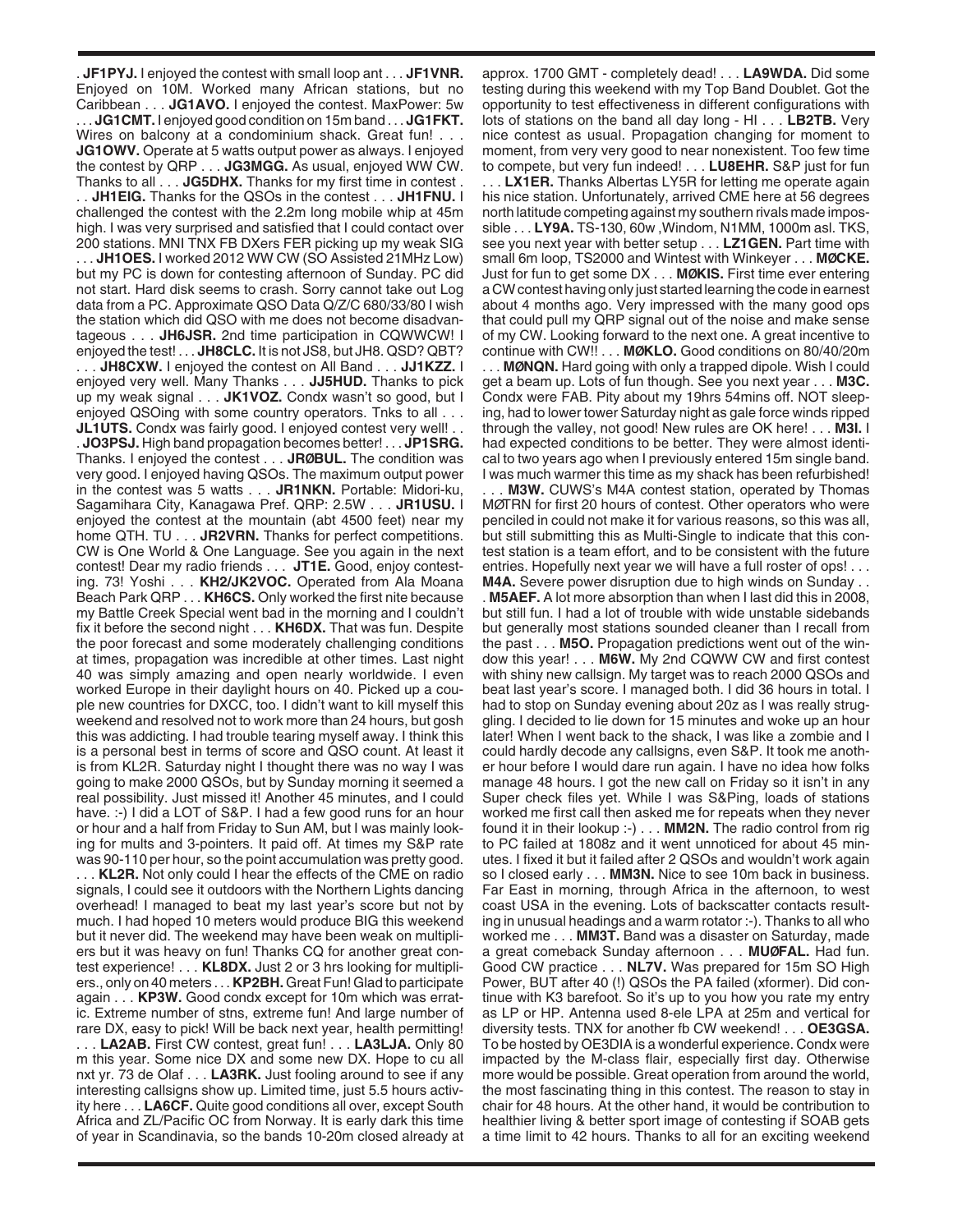and special thanks to the WWCC taking care about evaluation and adjudication of the logs, a hard job to be done. 73 Suad . . . **OE3K.** A lot of struggle with my poor conditions and the poor propagation . . . **OG6N.** This entry should be setting a new M/2 record for OHØ! . . . **OHØV.** Nice contest but a bit bad conditions on Saturday due to CME . . . **OH1F.** I had the pleasure of being test pilot for Jaakko's station. OH1TX has 4el KLM Yagi on a rotating tower and a fixed 2el Yagi to EU direction. FT5000 and Acom 2000A.There was plenty of time to do S&P because OH1 call did not create any major pileups. I was listening often to Indian Ocean and Africa but did never hear zone 34 or 39. One CE6 was hot but I did not get thru. Band conditions during the weekend were quite challenging, sometimes aurora got so strong that even European signals were suffering. On Saturday/Sunday night aurora turned so bad that I took a good 4 hours' sleep at the moment when we usually have good NA runs. Southern Europe continued with NA DXes. That little frustrating moment was well compensated by the excellent after contest sauna with an outdoor bath. The "trademark" of Jaakko's exotic QTH . . . **OH1TX.** We operated from the site of OH5Z together with OH5WH. He ran SOSB 40 and I did SOSB 15. Unfortunately the station was a bit handicapped since we could not rotate the stack tower at all. I did some 80% of the operating with a single tribander driven by my old Drake L4B workhorse delivering huge 700w. The conditions were very challenging to say the least. I just never got a pileup going and I spent much time on S/P. On Sunday 15 minutes after the sun set the signals dropped by about 30 dB just in less than a minute. I have never experienced such a drastic change. The band just did not recover anymore. Nevertheless it was again a nice contest as CQWW always has been . . . **OH5TS.** First contest with the new antenna . . . **OK1AWZ.** I tried for several hours to take effect improvements antennas to the east . . . **OK1DQT.** Rig "K3" + 3 el tribander, 100W out. Not so good condx on 10m. I cannot wkd many hrd stations, that each test more and more stations wkd used KW and more and is problem between 10 or more guns on each multiplier succeed. Many stations give long time (more as over 15 QSOs) not own call. It's not correct . . . **OK2QX.** Good contest. See you again friends . . . **OK2SWD.** Good contest with many friends. See you again . . . **OK5SWL.** Despite sleeping both nights, my son explaining the cool features of my brand new smartphone, and watching the Sao Paolo Formula 1 Grand Prix, I managed to work over 1,000 stations leaving me pleased with the results of my humble 100 watts . . . **ON4CAS.** I enjoyed myself very much . . . **ON6LO.** Just hunting some of the DX due to an attack of the flue! . . . **ON6NL.** Great fun! The best contest ever! . . . **OO4O.** Great fun. Only wish that some people would stop calling blind and start using their ears a bit more . . . **OY1CT.** Thanks to all the fb ops that make this contest so enjoyable. Hard work, but very exciting, even LP . . . **P49Y.** Excellent contest . . . **PAØWKI.** Thanks to Ronald PA3EWP and Kees PA3BWD in their support getting the station ready. Glad the repair of the Gamma Match survived the extreme windstorm on Sunday . . . **PA1AW.** Not 48 hours, but lots of fun! Good conditions on10, that was long ago . . . **PA1BX.** Thanks everybody for all the very nice QSOs! 73 . . . **PA1HR.** Nice contest; many operators and good conditions . . . **PA2CHM.** Ham radio from below sea level was a lot of fun, 80m only, low, NA Vy crowded 80m. so missed some DX. K2/100 with twin delta loop .CU all next time, vy 73 Eric . . . **PA2REH.** TNX All . . . **PA3CJP.** Equipment used Yaesu FT 2000 and G5RV antenna. Many thanks . . . **PA3FMC.** First contest in CW giving points is a learning curve. Hope to work you all next year as a CW gun. ;-) Sorry, I made 2 contacts on 40 Mtr in a segment I am not allowed to work. I have a terrible fist you write a G in state of a P . . . **PDØNMF.** Tnx fer the very nice contest . . . **PD7BZ.** Great to meet so many contest friends again during this weekend! Good conditions here with good paths to USA and Asia/VK. Running QRP is a pleasure during the CQWW. This year exploring 15m and seems to be a good option. Heard some station had big pileups and still copied my 5W signals. Amazing to hear your call come back from very big V26K, PJ4A pileups! Last stations on the band here when 15m closed were KQ2M (S7), K9NW (S5), W3LPL (S6), K3LR (S4) and KQ2M (S7). Cuagn next CQWW. . . **PG2AA.**First time M/M setup with 10 parttime operators. Setup 6 K3 + PA. There were more LCD screens (14) than ops but have a lot of fun this year . . . **PI4CC.** The 10m monoband antenna put up a couple of hours before the contest consisted of 5 pieces of #16 wire, a matching coil, a telescoping 33 foot fiberglass mast, and some bungee cords – the same as last year at VP2EAT. "Priceless"! . . . **PJ7/VA3RA.** Stealth wire antenna inside roof . . . **PP5AX.** Have no seen propagation like this in the last 10 years! . . . **PS2R.** Nice Contest! . . . **PT8CW.** I could only operate in the last two hours of the contest. I hope to do full time next year. Thanks to stations that challenged me . . . **PY2VM.** I had so many technical problems that sometimes I thought to myself I'd rather stay at home than contesting this weekend. But, the fact is that I LOVE THIS GAME! 1st the radio (Elecraft K3) lost its setup, out of the blue. I couldn't hear anything on the band. I spent 3 and a half hours trying to fix it with no success at all. Then, I arranged another radio (Yaesu FT 1000 Mark V) but I couldn't configure the Microham interface and I had to work the contest keying with the right hand and type with the left. I spent more than 10 hours doing this, right in the middle of the best propagation time to EU. My right arm was hurting a lot. When I finally fixed the interface setup, 2h later there was an explosion in the shack and I lost the power amplifier. Well, many things went bad for me, but I don't regret anything. Unfortunately I couldn't beat my last year's score, but I'm glad to spend a good time along with some other good Brazilian contesters and in spite of all these bad things, we laughed a lot. Hope next year I have more luck. One big thanks to Mr. Oms PY5EG for letting me operate once again from his marvelous station. 73 de Paul . . . **PY3DX.** Tks FB test. I see you next year . . . **PY7OJ.** No competition - just for Fun! Great time! . . . **R3BM.** TNX for the nice contest! CU next year . . . **R3LC.** Thank you for the nice test. 73! . . . **RA3XEV.** TNX for CQWW! 73! . . . **RA5FB.** TNX for test es 73! . . . **RA9YUI.** Thank you for the contest. We expected better radio propagation. However, we got a lot of good emotions . . . **RC9YA.** Good Contest . . . **RK4HYT.** It's a pleasure to take some hours in the contest. Great contest but much QRM on 80! I wish you all the best . . . **RK9AWT.** TNX for technical support to Eugene, OH5DA/RK3AD . . . **RL3A.** Thanks for fun! 73 . . . **RNØJX.** Very nice contest! . . . **RN3AAB.** Tnx for contest! . . .

**RN3DMU.** Great contest! . . . **RW4WM.** Fine contest! . . . **RX3ASQ.** Thanks for the Great Contest! 73! Vlad . . . **RX3DFL.** 73 and GL all Hams! . . . **RX9DJ.** CQWW committee will have to consider problem of not giving the call sign for more minutes as a violation of the rules since QSO should have exchange of calls and reports. With SDR recording it is easy to check this anomaly upon the information from the public . . . **S50A.** Even worse conditions as I expected. Some strange openings in different directions, unexplanable result difference compare with some neighbouring stations and not enough operating time. Next time see you on all bands! 73 . . . **S50R.** Working from home location. Not all the time by radio, because of family duties. Very dull experience to do it from here with LP into multiband vertical, but HAM RADIO is fun! . . . **S51J.** Always a pleasure to give points to the guys who like to exchange QSLs via the bureau . . . **SF7WT.** Great condx this year! . . . **SI5Y.** CQWW is the best, this was really fun! . . . **SJ2W.** Mostly trying for my 40m WAS. It is not easy to get new states! . . . **SM4TU.** I worked Search & Pounce all the time, no CQ calls at all! . . . **SM5CSS.** Nice prop on 80m with half sloper and 500W . . . **SM5ENX.** I had to work during the weekend and therefore was on air during off time, mostly when it was dark outside. 73 . . . **SM5S.** It was an operation done from the station of SP4POB/SO4M Club under the contest call of the SP5PBE DX Club. The station is maintained by Mirek SP4MPG. Equipment was: FT-1000MKV + PA and 2x6el monoband Yagis. Great contest as usual! I expected to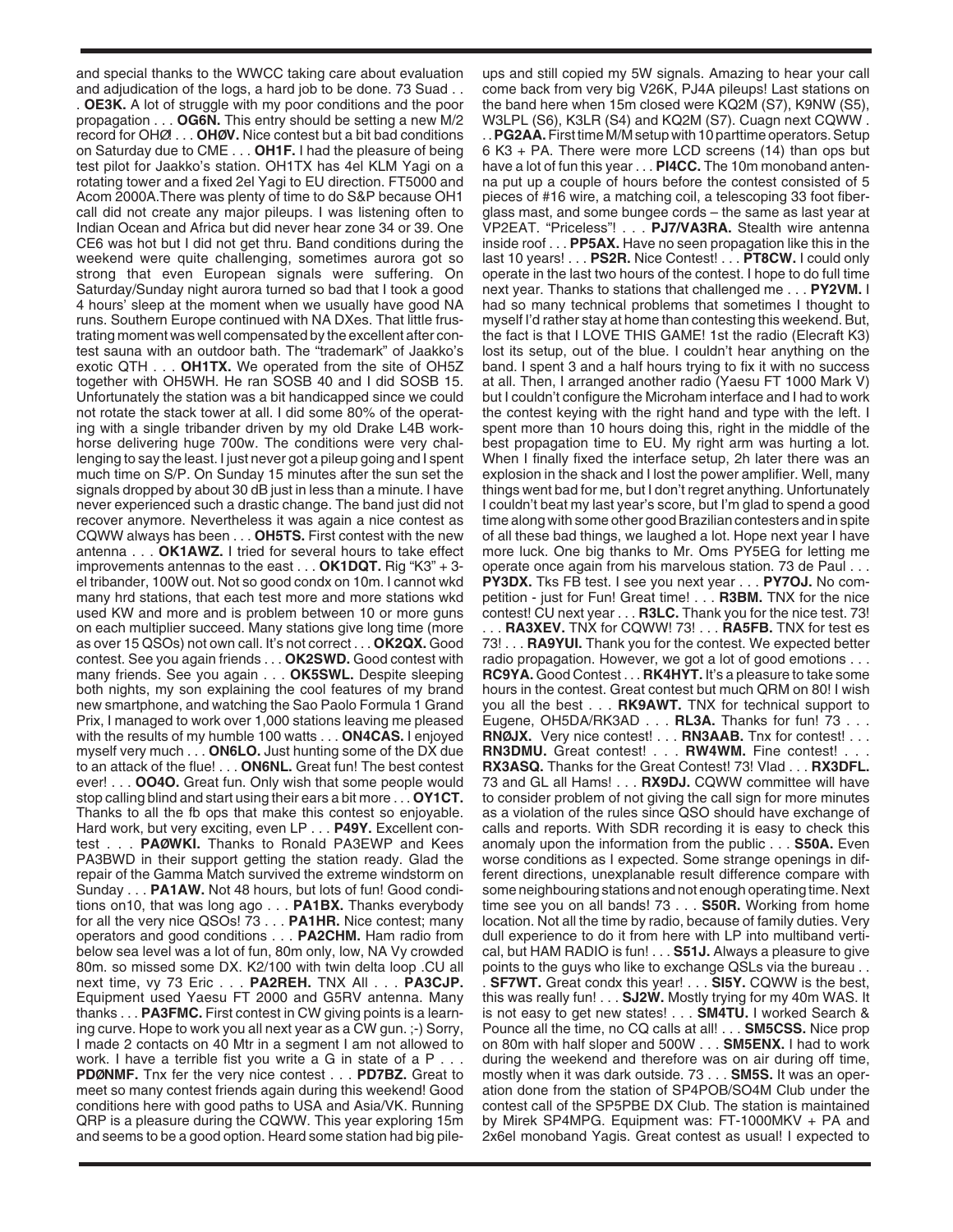place the score somewhere in top ten for Poland but overall it was possible to achieve quite a nice final score. It was a great pleasure to operate in CQWW CW this year. Good luck to new Contest Director, Randy K5ZD . . . **SN5W.** Very nice contest . . . **SP4JFR.** Great conditions for QRP on 15 meters. Many surprises like zones 32 LP and 10SP. Very short opening for zone 3. Failed with zone 6. Many thanks to all who picked my tiny sigs

. **SP5DDJ.** WKD only partial time due to family reason. **SP6A.**Since 1957 SP2LV, from 1997 SP6LV. Age 81 . . . **SP6LV.** Very poor conditions first night and second afternoon. **SP6OJE.** Always a good challenge! . . . **T6MO.** I spent some 21 hours in the car, including driving to and from points of salt water advantage. I did casual search and pounce as usual in this contest, slowly tuning over a band. This time I eventually covered them all 160 m to 10 m, running 100 w to a 4.8 m whip . . . **TF3DX.** The station was operated by an international team of operators who all had a lot of fun. The contest welcomed us with auroral propagation with near blackout conditions for the first 17 hours. Fortunately the bands came back and we had a nice 10M opening on the Sunday (Nov. 25). The new Buenos Aires Rhombic proved a valuable asset. It is clear that Thor's preparation proved invaluable . . . **TF4X.** Changed at last minute from intended QRP to LP category – or so I thought. Using K3 & K2 I simply cranked power up to maximum. Both radios read something like 110 watts. I was thinking LP power level was like in Field Day 150 watts – and that I wasn't anywhere near max. Then later, having realized the 100 watt dividing line between LP & HP, I checked on external watt meters: Regardless of the K2's metering, it puts out only 95 watts but the K3 was putting out 111 watts, so this is now a HP entry. So, even though 11 extra watts made no real difference in the signal it did make me FEEL louder – and that is half the battle. So this is now a HP entry . . . **TI5A.** TNX for FB Contest 73! . . . **UAØZAM.** Nice contest! CU AGN. 73! . . . **UA3AKI.** Thank you for the contest! . . . **UA3PP.** To ALL TNX and 73! . . . **UA4PN.** Thank you for the contest . . . **UA4UBW.** TNX FB test! . . . **UA6GX.** Tnx for contest! . . . **UA9WOB.** TNX for TEST! . . . **UA9XBJ.** TNX for test, 73! . . . **UN1Z.** Best wishes from Kazakhstan! . . . **UN2E.** Thanks for the fine contest! 73! . . . **UN8CC.** TKS for Contest . . . **UR5EFL.** Thanks for the nice contest!! . . . **UR5FCM.** MNI tnx fr nice contest . . . **UR5IHQ.** TNX good contest . . . **US5ELM.** TKS and 73! . . . **UU7JD.** My poor setup performed better than I expected. I even had a couple of runs. 10 metres was very good, but I was disappointed by behaviour in a 15 metres run. I just went back to S&P. I was not serious and when operators called without listening, I stopped. It was still fun with my tin can and taut string setup. Good to see old friends . . . **V31JP.** I enjoyed the contest . . . **V63JX.** Worked my 100th QRP DXCC! . . . **VA2BBW.** I had a great weekend. Thank you for all the QSOs. The conditions were great especially for QRP signals. Patience, perseverance and the right timing were key elements to put stations in the log. I was thrilled to get new countries in the log, especially ZD8W and ZS1EL . . . **VA3AMX.** Well that was really fun. Friday night conditions were poor, but managed a few contacts. Saturday was really good and managed to hold a few runs. The grey line openings were fantastic into JA and Asia; many thanks to E21YDP who called me through an EU pile up for a new one!! I had to point the beam north to get best signals to USA stations due to aurora!! I was able to make 20m DXCC in less than 21 hours – a first for me. As usual, two new zones and many multipliers in the last hour of the contest. I wish I had run more, next time. Also heard were a handful of QRP stations – congratulations. I need a new chair and a new behind!! Cheers, Tony . . . **VE1ZA.** Thank you for this great contest . . . **VE2EZD.** Being introduced to radio before personal computers, I have always done Unassisted (LP) and always wondered how much of a difference going Assisted would make to a "small pistol" (or, in my case, to a "BB gun"). Late on Friday I made the last minute decision and this weekend for the first time ever I used cluster spotting in a contest. I was not very good at it, learning along the way. (I suggest reading N1MM

manual before, not during, a contest.) I agree that it may be useful for DXing "21st century style," but not for me (no SO2R here and my only radio is Ten-Tec Jupiter which does not do easy SO2V either); it provides more of a distraction than an advantage in a contest. And most importantly, it makes for an entirely different game. Contesting "Unassisted" is like a game of chess; with spotting built into your logger it is a "whack-a-mole" at a country fair. To each his own, but next year I am back to Unassisted and REAL fun! . . . **VE3BR.** Always the king of contests, thanks to all . . . **VE5KS.** A casual effort starting late Friday night. About 12 hours op time. Since 80 and 160m were so poor, decided to just run 40m. Only S&P. I had a lot of fun participating in this contest with my venerable old FT-757GX & Classic 33 antenna. This contest is a great opportunity to work all corners of the globe. I think I worked a New One in Oceania. 73 Gerry . . . **VE7BGP.** Conditions not too bad from CN89. With 100W to a 20M GP and dipoles for 40/10 (I used the 40M dipole on 15M) you have to dig for the contacts. Enjoyed the contest .

. . **VE7BZR.** Great fun, wish I had gotten serious . . . **VE7VQ.** Several equipment issues caused a shorter participation than expected. Good excuse for a new radio . . . **VE7VR.** Always fun to put a few in the log. Cheers . . . **VK2CA.** Always great when you are able to search and pounce (chase) fills on 10 metres. This weekend you could certainly do that . . . **VK3FM.** Thank you for a wonderful weekend! Lots of surprises with excellent condx . . . **VK3TDX.** Just a bit of fun for a few hours enjoying some fantastic conditions and good DX . . . **VK3TZ.** G'day to others in test . . . **VK4TT.** Had to vacate shack for a couple of hours on first day due to lightning! . . . **VK6LW.** Conditions average but enormous fun was had . . . **VK6VZ.** First time ever on CW. Apologies for bad key technique! Very happy to have worked HK and PJ. Not heard often here. Used the straight key of Des, VK6ZJ (SK). FT-100D (90W) and trapped dipole at 5 metres. Limited time on air due to family reasons . . . **VK6WX.** Just a casual effort . . . **VK7GN.** QTH: Lord Howe Isl. Australia . . . **VK9/OH3X.** Many thanks for all the QSO's. See you again in the 2013 CQWW CW Contest . . . **VP5CW.** The 3 element beam antenna for 20-10 helped!! Noise level on 40m, 80, 160m was S9+ . . . **VU2BGS.** Power 5W; dipole antenna . . . **VU2GUR.** Nice to participate in your contest again . . . **VU2JOS.** This was a part time operation this year due to social commitments. I was also not in a complete state of mind to operate as I just lost my father in October, and he was my motivation to operate this year as he always encouraged me in every walk of life. He supported me with my amateur radio activities and was keen to know about the developments in the hobby. Operated about 8 hours in all. See you guys next year with a full-fledged effort. See you on the airwaves. 73 de Pai . . . **VU2PAI.** The story began last year when I decided to put in some full efforts at least in CQWW CW as family time was cutting in heavily into most of the other contests. THE reason to drop out of the WRTC leader race. The days before the contest were not too good hearing and reading about the CME that was expected to have a big effect on the WW weekend. I was hoping this would work the other way around and provide some interesting propagation too :) I had the SO2R station going, a second SB-200 on loan from VU2LBW went on the second rado and things were set until the morning before the start of the contest when the tuning pot on the low band 160/80m N6RK loop decided to go bad. No time to go and buy one and I was very suspicious if the same Alps 50K linear pot would be readily available. A bit of scrounging around found me a 10K pot from an old Norcal-20 kit saved the day and the loop was up running finally, but on peaks it was giving me a lot of noise. The 80m quarter wave vertical with the attenuator switched in seemed to receive better, so left the loop to troubleshoot another day and decided to get a few hours of sleep considering I would be doing the iron man routine of the full 48 hours at the chair at age 48 :) The contest started at 5.30 AM here and as usual the first 2 hours was spent going around picking up mults on both radios on 80, 40, 20m. Moved to 20m for a small run at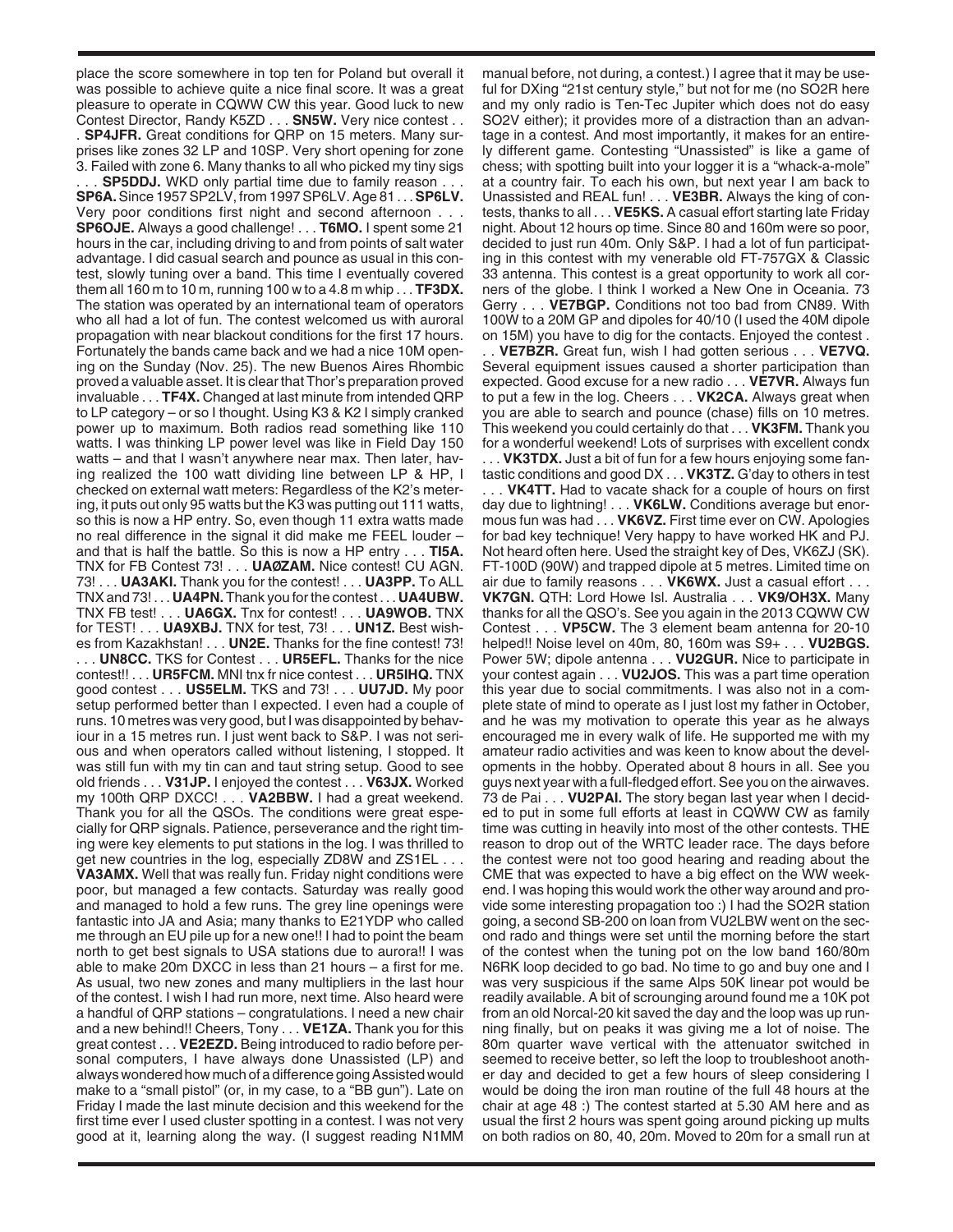0300 and then the 2nd radio showed 15m was hopping with signals, so made the QSY there. Any run over 100/hour in this part of the world is quite good. Small runs on 15m peaked to a 133 hour between 0600-0700 when the 2nd radio showed 10m come alive. The 0700 hour was spent ther with great 178 hour and this continued with 100+ per hour runs on 10 and 15 until 1300. 1500–1900z gave another 3 hours of solid 140+ rate hours on 20m and after the first 24 hours the log had around 2,100 QSOs, nearly the same number as the entire 48 hours delivered in the 2011 edition of the contest. The late nights are not the best out here due to running just a inverted-vee on 40m and a full size 80m vertical with insufficient ground plane. These two points have to be addressed by next year maybe with a shortened 2 el 40m beam and finding more ground plane for the 80 m antenna made of wire on a 18m Spiderpole and mounted on top of the 2nd floor roof of the house. Day 2 certainly was not that great as I saw only 4 hours of 100+ rates and a few hours with rates under 100/hour. There was a noticeable auroral type of flutter on signals in the evening and seemed to have been affected by the CME or could be my perception after many hours of sleep deprivation :) I could not turn my bean as the rotator is still not functional but there seemed to be both long and short paths open on many signals. Had a lot of fun as my only strategy this time round was run, run and then run some more whenever possible. Many of the pileups were deep and zero-beat, I had to hunt around the edges of the pile many times to keep the rate up and increase speed to 38–40 wpm. I was keeping a sharp ear out and it was terrific to hear the rare mults call into my pileup, too many to list all but they played a big part in my score including ZF1A, EL2A, C5A, 6V7V, JW5E, ED9Z, TO7A and many others. I even owe ZD8W a few beers for moves to 3 bands ;- ).Thanks guys for using your 2nd radios so well unlike mine. I had only about 22 real mults on the 2nd radio when last year I had only 9, that's a 300% increase ;-). Hopefully will make it better next year, but the 2nd radio was invaluable in checking the other bands and finding a clear spot to QSY on to the next run band. The only additional weapon I used to motivate myself was a copy of Athena running real time statistics graphs on a large 42-inch monitor showing my progress on each band against VU2PAI's log from last year when he made close to 3000 QSOs – looks like the tool played its part well and kept me from sleeping at the desk. I did manage to do this 2 times for half hour or so each :). Hope to see you all next year. It was great fun and big thanks to all the guys who go around the world to make this great show happen for us house-bound types. CBS Stats are below and the SH5 Stats are at this link: http://www.qsl. net/vu2ptt/CQWW/2012/index.htm If anyone has a recording of my pileup I would be happy to receive it. 73 de Prasad . . . **VU2PTT.** The almighty sun is always favouring weekend contests. The whole of 24 hrs of Saturday was excellent, and hence my QRP worksheet. 5W to verticals and inv. Vee . . . **VU2UR.** This was my first competition but I really enjoyed it and learned a lot! I will better this score next year! . . . **XE1/AAØAA.** I was very busy this time and I couldn't participate all the time that I wished . . . **XE1AY.** Output power 100 W . . . **XV2RZ.** First CW Contest. Nice Condx. A lot of fun . . . **XV4Y.** Tnx fer all stations, band 10M vy poor but enjoyed in contest CQWW ok hpe cuagn soon 73 88 ciaoo . . . **YC3TKH.** Rig Softrock RXTX homebrew, PWR 5 W ANT 80m band vertical with elevated radial system Was great fun after 20 years break in ham radio. Thanks to all for contacts. Special thanks who listen me again and again under noise level . . . **YL2QN.** Use wire antennas only. Propagation was good. Because very old computer - Compaq 4/25 lose 5 QSOs at least around 10 UTC on Saturday. Excuse me to respondents for that. Anyway it was fun to take part. TNX for opportunity to take part in most Popular Contest. 73! Janis . . . **YL3AD.** Many thanks for all QSOs, 73! . . . **YO2GL.** Glad to meet again many old friends. 73 Szigy . . . **YO2IS.** Thanks for participating station operators! . . . **YO3JW.** Tnx nice contest mni73 . . . **YO4GVC.** Nice contest. . . . **YO4SI.** See you in 2013! . . .

**YO5PJF.** Fine condx! . . . **YO8RIX.** Tnx to everybody for participation . . . **YO9CWY.** A lot of fun in 160m, a lot of new countries for me! Great contest! Congratulation! 73! by Pet . . . **YO9RIJ.** Very nice contest ! Ant. long wire . . . **YT2PFR.** Enjoyed S&P at QRP level using 5 W and G5RV . . . **Z35M.** We dedicated our Z38N 2012 CQWW CW operation to HA1RS "Paff" (Laszlo Sipos) who died in the age of 45 just a week before the contest. He supposed to be a member of the team like in 2006 when he was the real "ENGINE" of the expedition. We lost a good friend. RIP "Paff" . . . **Z38N.** First 26 QSO made from Z61AA in Gnjilane, the rest from Gracanica . . . **Z6/S56A.** Thanks to all concerned in running the contest . . . **ZC4LI.** Good fun. See you next year . . . **ZD8W.** Conditions good first day, but deteriorated on the second QSO count down on last year but still good fun. Only two of us operating in turn, we use only one transmitter . . . **ZL2J.** The ZM4T team set out to achieve a record score for ZL. We knew it was possible. To win a team must have a perfect combination of quality operators, equipment and antennas. It happened for us this year. Everything went right for a change. We didn't blow up any amplifiers or radios. Our computer networking worked perfectly and Murphy visited somewhere else this year. Even though we were apprehensive about the new rules we set the record. Oh what a feeling! . . . **ZM4T.** Much better this year, conditions and my shack as well. Learned a lot! Next year should be better with more time available. This year had visitors and a Christmas carol event to attend! . . . **ZS2NF.** Good conditions on 10m . . . **ZS6A.** Thanks to Oms, PY5EG to let me use his excellent station. Note that, because of Mr. Murphy I was without CAT during approx. first 50 QSOs. Much better propagations on Saturday, thanks for all great contacts . . . **ZW5B.**

## **USA QRM**

A Multi-Two distributed effort between myself and my good friend and W3CC who, until recently,lived less than 500 feet from me. We have done a number of Multi-Two efforts and decided to try again in the XTREME category . . . **AA3K.** Conditions were OK but not as good as last year . . . **AA6K.** Great activity despite high A numbers . . . **AB1QP.** I had a lot of fun. I did not have time to really work this one the full amount of time. I met one of my goals and exceeded another. Conditions seemed pretty good from my location. 73 Alan . . . **AC8AP.**Best score ever for AD4ES. Great team work. All had lots of fun . . . **AD4ES.** A lotta fun - now a year to wait till the next one! Good levels of activity and lots of rare DX on the air . . . **AE5X.** Thank you for the fun DXing! . . . **AK7O.** Another exciting weekend taking Battleship New Hampshire to sea. Crazy conditions threw me off my game plan and made first day really hard work S&P. Station performed magnificently. Woody, WW1WW, had added a second (phased) Delta Loop on 80 and reconfigured the 160 verticals, both to good effect. The real piece de resistance was the addition of his prototype homebrew solid state amplifier which made band changing a dream – just like operating two 1500 watt transceivers. Congrats to Alex, K3CR & Doug, K1DG on great efforts in the manly SOABHP category. Thanks to Woody for his incredible dedication to excellence and hospitality. The battleship is fully combat ready. Only the crew needs more work . . . **KØDQ.** Fun contest! As always, thank you for pulling my LP signal out of the noise . . . **KØGEO.** I just do this for the DX contacts, not the points. This was my first CQ WW Contest. I am 73 years old. Thank you! . . . **KØGK.** Running QRP in a DX contest from here is frustrating . . . **KØOU.** Wonderful contest. Good conditions on 10 and 15 helped a lot . . . **KØTC.** 100% of score to Yankee Clipper Contest Club . . . **K1KP.** A new 40 meter beam was the first antenna improvement here in more than a decade. It was fun to play with something new . . . **K1ZZ.** Two new ones on 160, the rest was just seeing what I could work . . . **K2EUH.** The most contacts ever in any contest! . . . **K2JF.** The Sunday EU opening was much better, of course, but the absolute worst was Sunday afternoon. People talk about Sunday and Sweepstakes, but this was more painful. The only stations available to work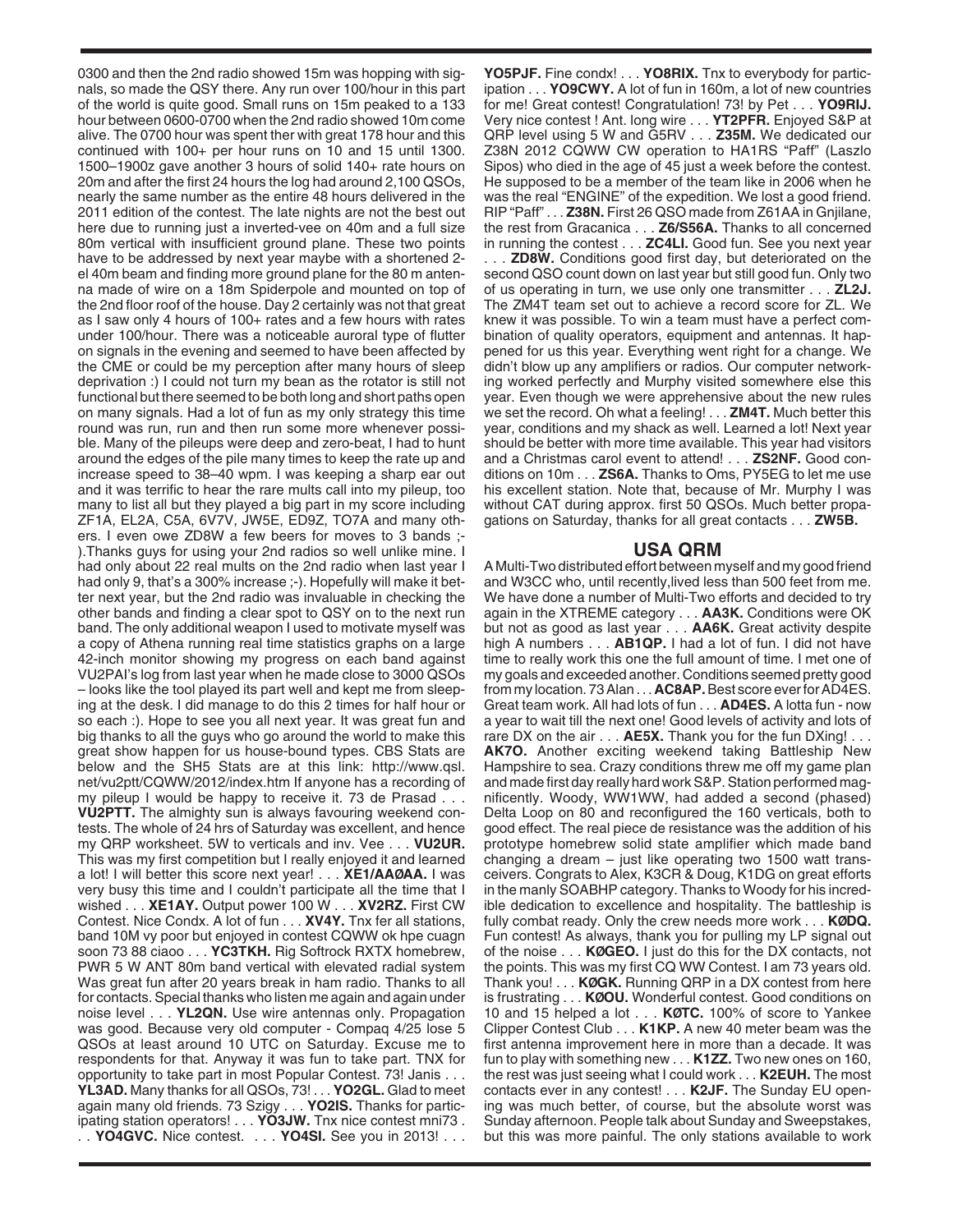were South Americans, and there weren't nearly enough of them. I was down to a single-digit QSO rate the last four hours. Shoulda watched football! 73, Pete, K2PS/3 in DC . . . **K2PS.** Rig malfunctioned (broke!) after 2 hours. Got it fixed but family time precluded further operation . . . **K2SQS.** Holy Cow! All bands open and great ops to share them with. This must be what Ham heaven is like . . . **K3AU.** Day 1 condx difficult. First time in test. Better luck next year . . . **K3CWF.** Great weekend, tnx all . . . **K3JGJ.** New personal best from this QTH – loads of fun . . . **K3NK.** Great condx! . . . **K3TN.** Band conditions were exceptional for QRP. I had a run of JAs on 40m with just 5 watts and a dipole antenna!

. . . **K3TW.** Were were SA & Caribbean? . . . **K3WGR.** I entered mainly to just work some more QRP DX and didn't really go for a big score or to win anything. I thought I would submit my log anyway to perhaps show other hams just what QRP and simple wire antennas (indoor random wire and dipoles) can do. John, K3WWP - NAQCC #0002, FISTS #2002 . . . **K3WWP.** I thought that your call sign was required on each transmission. Too many big guns running stations without giving call sign. Hard to tell if you need that station if there is no call to check and you don't have time to wait for 7 or 8 contacts before you hear the call.

. **K4LM.** QRP single band entry with Max power 5 watts. QRP on 160m? Why not just repeatedly hit myself in the head with a 5 pound sledge hammer! TU to the stations who pulled me out of the mud . . . **K4ZLE.** Mainly wanted to see how some new antennas worked in the pileups, so did not run very much . . . **K5RX.** My first ever try at the Assisted category. Didn't plan to operate so much, but was having too much fun to stop. Didn't know whether I should chase countries or focus on the score! . . . **K5ZD.** Very disappointing. This year's score is 58% of last year's station record score. This year I ended up 6.5 hours less operating time, due to several necessary interruptions due to a death in our family on Thanksgiving eve. This year has not been a good year. I'll hope for better, next year . . . **K6CSL.** I was running 150 watts output. SO2R . . . **K6JEB.** All in all bands were good, but not much Europe on 10 meters. Enjoyed working a string of JA ops early Saturday morning on 160 meters as well as many more on other bands. Great contes . . . **K6NR.** Great weekend, loads of DX on the High Bands made for good time Thanks to all for the fun Q's and my new FTDX-5000D did a good job . . . **K7ABV.** I love the thrill of contesting. I love how ops travel to rare DX locations and get on the air a few days before the contest and put out new modes and the WARC bands. I love the thrill of listening to a DX station making a run just before the contest starts and working them to be sure the conditions are there and my station is working OK then he will say STAND BY STAND BY and on the hour starts sending CQ CONTEST and the freq goes wild and I try to work them again for the contest points and mults. Then during the contest the thrill of busting the pile up to work a rare DX. Then there is the thrill towards the end of the contest where in the last 10 minutes or so you try to get that last JA in the log that you have been passing by looking for a new mult and now just want to get a few last points before the end of the contest . . . **K7ACZ.** Murphy took out the vertical low band antenna so it was down to the high bands only. It still was fun . . . **K7DD.** First night was very poor to Europe. Seems we had solar disturbance. Didn't realize that there were good 40m dx conditions much before sunset until checked by chance 90 minutes before the end of the contest. Often had to struggle with computer problems. Will replace computer with dedicated contest computer. Next time these errors and problems will be corrected! . . . **K7NJ.** Being able to hear D4C on 80 meters . . . **K7QBO.** Interesting outing. Between CME's and the disturbed geomagnetic field, I found the conditions down from expectations. Lately I've had more success with 10 and 15 m, but not this weekend. 20 m was my workhorse. Less QSO's and therefore less raw score than last year's outing. Thank you to all who answered my calls . . . **K7VIT.** Nice conditions 20m band. Good luck all. . . . **K8FZY.** The bands were certainly messed up by the solar event. Fortunately 20 meters plowed on! Thanks for

a great one! . . . **K8GL.** First year had an S7 noise level for about 35% of the contest . . . **K9CJ.** Enjoyed the test, lots of good ops. I may have a LoTW DXCC now. 73 . . . **K9FO.** For the first 12 hours or so, condx were very strange with flutter and echo on most signals from Africa and Europe. Then when Asia and Pacific started to roll in condx improved and remained excellent for the duration. My objective was to re-set the W9 Low Power Single Op 40 M record which I set last yea. It looks like it will be very close! Given the slow start with the condx we had, I'm satisfied I did my best and of course had a GREAT TIME as always!! FT-1000 MP @ 100 W — 40 M Vertical with 77 quarter wave radials on a hill top. Looking forward to this contest next year already! 73 de Vic . . . **K9UIY.** Great conditions on 15, especially! . . . **K9XE.** All I can say is WOW! You guys are fast! . . . **KA1DBE.** Friday night 15m into Asia was a lot of fun. My best two hours! Saturday morning 15m polar path into Europe was fun as well, however Sunday was different after the arrival of a flare. Overall, several new entities went into the log and I'm looking forward to next year. 73! . . . **KA3DRR.** Great fun and great job by CQWW CC. I ran a KX3 #085 at 250mw to a PAR EndFedz antenna from the shore at Kure Beach, NC. I only played a few hours but was pleased with conditions and the little radio and antenna setup .

. . **KB4QQJ.** TU all CQWWCW agn de yr es 73 . . . **KB9YGD.** Had a good time using QRP with my travel EFHW antenna and home-brew PAC-12 vertical on 20M. 20M much more productive than 40M, even in early evening . . . **KC2KME.** Turned on the radio in the last 45 minutes. Made a few contacts. 160 not that bad! . . . **KC8IMB.** CW copy still nneeds work . . . **KD3HN.** I have never gotten to work DX on 40 and 80 at the same time as working on 20 and even 15! This was awesome and except for the fact that everything over the pole this morning (Sunday) was distorted by auroral flutter, the bands felt like they were in pretty good shape. I do have to say that I don't really like the packet cluster. I do my hunting on the bands, not with a gun in the fields looking for deer. I came across RI1ANF on 15M just as I was trying to read the call right and right before I sent my call, he called CQ twice. Then it seemed like the world came crashing in! I did get him, about an hour after I first heard him when he must have gotten spotted. Low power and short towers cannot compete even with this kind of propagation. Thanks to HK1NA for 6 bands! My 24 QSO's on 160 is really good I feel, but it pays to have a SO2R search and pounce on the low bands to use both radios to "hunt". I don't read CW well on the fly but I did manage a few QSO's trying to run at low power and only 22 wpm. My FT990 was flaking out, it actually shutdown a couple of times when I was transmitting, but I have to have it. The receiver is much more quiet than my DSP FT-2000D No digital hash in it. The homebrew K9AY needs some work, no NW so I had to listen on the vertical wire. 73, Craig KD9MS . . . **KD9MS.** K3 running 5 watts to two switchable broadband dipoles 75 ft long, up 50 ft and fed with ladder lines and Johnson Matchboxes. Had many DX QSO's on 15 and 10 meters, thanks for the fun .

. . **KEØG.** Joined up with Foster N3KCJ at the AK7AZ Compound in 12-Toes, Arizona. Beat last year's AK7AZ score from last year by a comfortable margin. Special thanks to the JA pileups on 10m thru 80m. Thanks to the Outlaws at EL2A, PJ2T and VP2V/AA7V, as well as all the other DXpeditioners who travelled so we could have some excitement on the bands! The propagation gods must have diverted the CMEs effects, noticed some perturbations over the poles on the high bands, but overall great propagation! AK7AZ plans call for new and improved antennas (and a head!) for next year!! CU in the pileups! . . . **KE7DX.** My new Long Wire Antenna at the new QTH would only load up on 40 Meters, thus a Single Band Entry . . . **KE9EX.** 10 meters not as good as in SSB weekend . . . **KF2O.** Since family time cut into radio time, put in 24 hours at 500W just for grins. Good to see 10 meters open . . . **KJ9C.** My first CW contest. Absolutely blown away by the skill of ops who can run a freq with CW. Amazed I could be heard in Japan with a 15m dipole up only 15 feet with 95w. Definitely looking forward to next year . . . **KK4CIS.**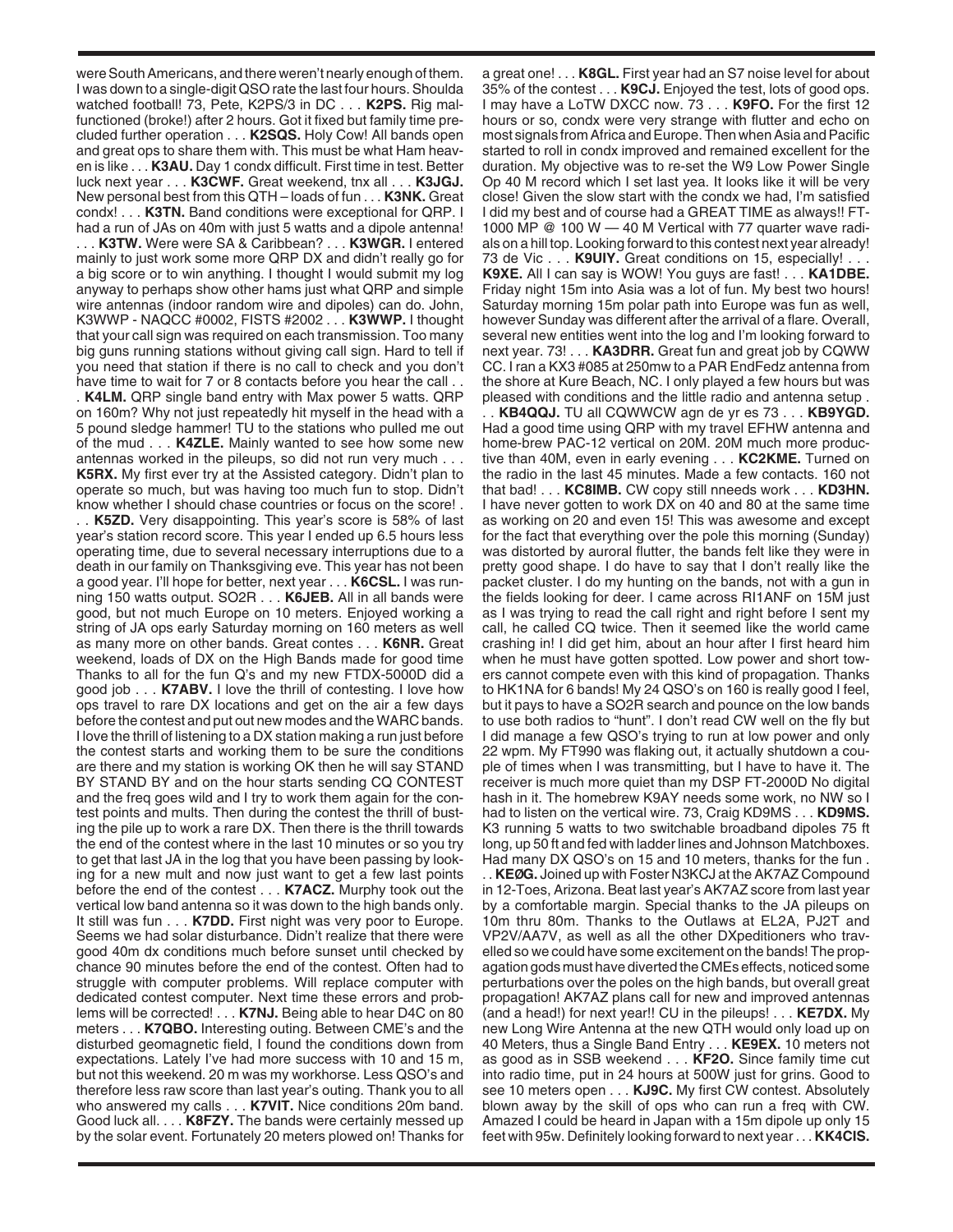Less than 5 watts output, end-fed wire antenna . . . **KN1H.** Part time effort . . . **KN4Y.** Worked a few more hours but finally broke the 70K barrier . . . **KQ6X.** Icom 756Pro3 100W and extended MFJ Balcony antenna 4th floor condo a lot of polar flutter both days just missed my objective of 100 countries. Best contest on the bands . . . **KQ8Z.** It was fun to only work one band. 15 M was great . . . **KS4YX.** Great show by the Africans – big sigs here on all bands including 40 – don't think I ever logged so many AF stns in a row on 40 like I did in this contest . . . **KS7T.** 5 Watts to wires and a dipole does amazing things . . . **KT8K.** Spent two hours putting up a temporary loop antenna for 15 and 10 meters. It was well worth the effort. But, I shot myself in the foot when I went to take a one hour nap Saturday night. I set the clock for 12pm rather than 12am! Needless to say, I woke up well rested from an eight hour nap with no alarm. Call it another golden moment. Oh well. it is what it is. I still had fun and already am looking forward to next year when I won't sleep so long. Thanks for all of the good ears out there . . . **KV8Q.** Thanks for a great contest. Was much fun working DX with just 2 Watts . . . **KW4M.** The bands seemed to be in great shape, despite the CME earlier in the week. 80m was especially good on Saturday morning. I was concentrating on working new ones and finishing off my Diamond DXCC, which I did, but not with a contest QSO. I saw VU3WIJ pop up in the spots on 20 SSB, and dashed up the band to grab him for #100, and a new one overall . . . **KX7L.** 80M & 15M – SUPER!! . . . **KY9KYO.** Sure would be nice if DX stations would ID every once in a while. Lots of time lost waiting for station ID . . . **KZ5J.** What a great time! I improved my station this year and I worked many more distant stations. I know I need to make more improvements to be ready for next year! . . . **NØHJZ.** Ran QRP fixed mobile around noon local on 10M Sunday using a stock Radio Shack CB mag mount whip and tuner, FT-817 radio. Amazing what you can hear with a 3 foot long antenna on the car roof! Most stations worked first call. Was pleased to work EL2A. They were not loud, and I know I was really weak, but they stayed with me and in the log! Thanks Voodudes for a "new one!" . . . **NØJK.** First timer . . . **NØNC.** WOW!!!! Look what 100 watts and a 40 meter dipole at 50 feet can do using the FT1000MP tuner. I'm still working to get things back to normal after Sandy and then a nor'easter that left a foot of snow. Still working to replace 8 feet of mast that was bent 45 degrees with the 100 mph winds we had. It was amazing how many stations heard me. Simply amazing. I managed 3 JA's on 40 meters. Sunday morning was great on 40 and 15 and 10 were good all weekend. Is there a category for four bands using the same wire antenna. (joke) . . . **N2FF.** First Ever Contest Log Submitted . . . **N2HSY.** Ran 1 watt and had a great time! . . . **N2JNZ.** A casual effort. However, these were my first-ever contacts on the 10 meter band, running 5W to a long wire that, according to my tuner, isn't any good for 10 meters. I got in all over South America and Canada, plus one QSO with Spain. I was pleasantly surprised! . . . **N2NLY.** A great contest as usual. So many signals, so little time. Quite a few pileups and they were hard to break (with 100W). I had a great time and thanks to all you ops for the QSOs . . . **N2SO.** Conditions were all over the place, from nice and quiet with long haul to a lot of noise and not much happening. Good Asian openings for a nice change here. Heard and worked more than in quite a while. Had RFI problems on 40, not sure what was locking the computer up. Thanks to all involved in making this a fun event . . . **N2WN.** Had computer problems early on but got it fixed for Sunday. Thanks to all who worked my small signal. 73's . . . **N3JNX.** This is as good as it gets. Kept one frequency for over four hours on Sunday. Lots of Chinese stations and most very strong. Thanks to CQ for again sponsoring the best of the best!! . . . **N4PN.** First CW contest with a real antenna. Wished I had more time this weekend . . . **N4YHC.** Enjoyed operating QRP. Hope to be able to spend more time next year . . . **N5HOT.** Only able to do Saturday night after a long drive back to Dallas from Atlanta, but it was really fun doing single band 80M. The condx on 80M were really quite good. Hope

you enjoyed 80M too . . . **N5JB.** Just a few for club. No time this year. 73 . . . **N5PG.** Started Friday evening with only four QSOs logged by the time I felt like the band was totally closed about an hour after sunset. Saturday morning tried running EUs, but not much rate. Mostly had to S/P and was able to run EUs for several hours Sunday morning. There were plenty of JAs to run both Saturday and Sunday afternoons. Mainly operated this contest to test some new antenna improvements which worked really well. Thanks to NX5M for letting me operate from a station which hears so well and for me to get some more practice with my CW skills with multiple callers while running . . . **N5XJ.**Several new ones. Great fun! . . . **N6HE.** Operated Field Day style from Riverside County, California . . . **N6MI.** First thanks to all the stations that heard my 100 watts! I injured my neck between the ARRL CW and Phone contest last year and it has affected my fist! I did not know it until this contest. 40 meters on Saturday night was incredible. We will probably never see it that good again! The band was quiet and there were Europeans every 200 Hz. I believe that conditions were down in general. 10 meters was not like last year or even last month. The number of QSOs is more evenly distributed across 40–10. That means in general conditions were poorer. People were moving all around the bands and not running to 10 meters! Sunday there were plenty of rare ones to snag. D3AA was calling all alone with few takers! Someday I will remember to look for the Middle East and Indian Ocean on 20m. Maybe next year! . . . **N6RV.** Had a blast operating The Big One from home . . . **N6XI.** Great 10 meter openings. Lots of Fun . . . **N7YQ.** Enjoyed contest but solar K=4 on Friday night was bad. Never even heard Scandanavia or Russia. 73! . . . **N8AGU.** Went all out and left nothing on the table at the end. I would have probably broken 1M, but spent 15 minutes towards the end of the contest trying to run JA's on 15 using a 160 vertical before I realized I was not using the beam. Switched to the beam and did a LOT better! . . . **N8ET.** I had more fun than I thought I would this year . . . **N9BT.** Excellent band conditions. Started out intending to make this a minor effort, but as the weekend progressed I put more effort into it. Rates improved. Very fun! . . . **N9OK.** Great contest. Amp woes wiped out a lot of time the first day . . . **N9RV.** I am so glad and thankful for SUNSPOTS!! Playing in a contest with low dipoles and low power is not for the faint of heart!! My intention was to play only on 40 and 80 to fill in needed DX in those two slots. I still need DXCC on 80m for 5BDXCC, so that was the focus. Unfortunately, my low hanging 80m dipole developed intermittent SWR problems Friday night with the gusty winds we were having. I hung in there until around 3am local time Saturday morning, and then called it a night. Very little time to operate Saturday during the day, but I did have time to climb the short tower and check out the feed point of the 80 dipole. Did not see any visual problems. Will have to take it down to access at another time. Only played Saturday night until about 12:30am Sunday morning. I wanted to be up around 5:30am local time Sunday to catch grey line sunrise. I was happy I did. 40m was hopping to Asia/pacific. Worked JA's VK,ZL,KH2, KH6, heard T8, DU and BY loud but not in log. 80m was really noisy and only worked KH6. Faintly heard JA but was in my noise level. Morning was calm, so SWR OK. All antennas are dipoles. 10-40 is a Cushcraft D4 at 37' on the tower mast and 80m is a dipole at the 34' point on the tower, broadside NE/SW. 15m was simply awesome! I was having absolutely no problems working anything I could hear. Strolled up and down the band many times working new ones. Busted a couple of pileups, but lost in a few others! Heard some artic au flutter on some stations way up north in OH and SM land off and on Sunday on 15. Heard lots of artic au flutter, or really distorted signals on 20m late in the afternoon Sunday into SA. Had a lot of fun. Interesting conditions. I am really happy with the performance of the D4 on 40m. This antenna is a huge improvement over the lower fixed dipole I used for several years. It's great to be able to rotate the antenna broadside to a signal. Now I just gotta get that 80m wire fixed! . . . **N9TF.** Actual max